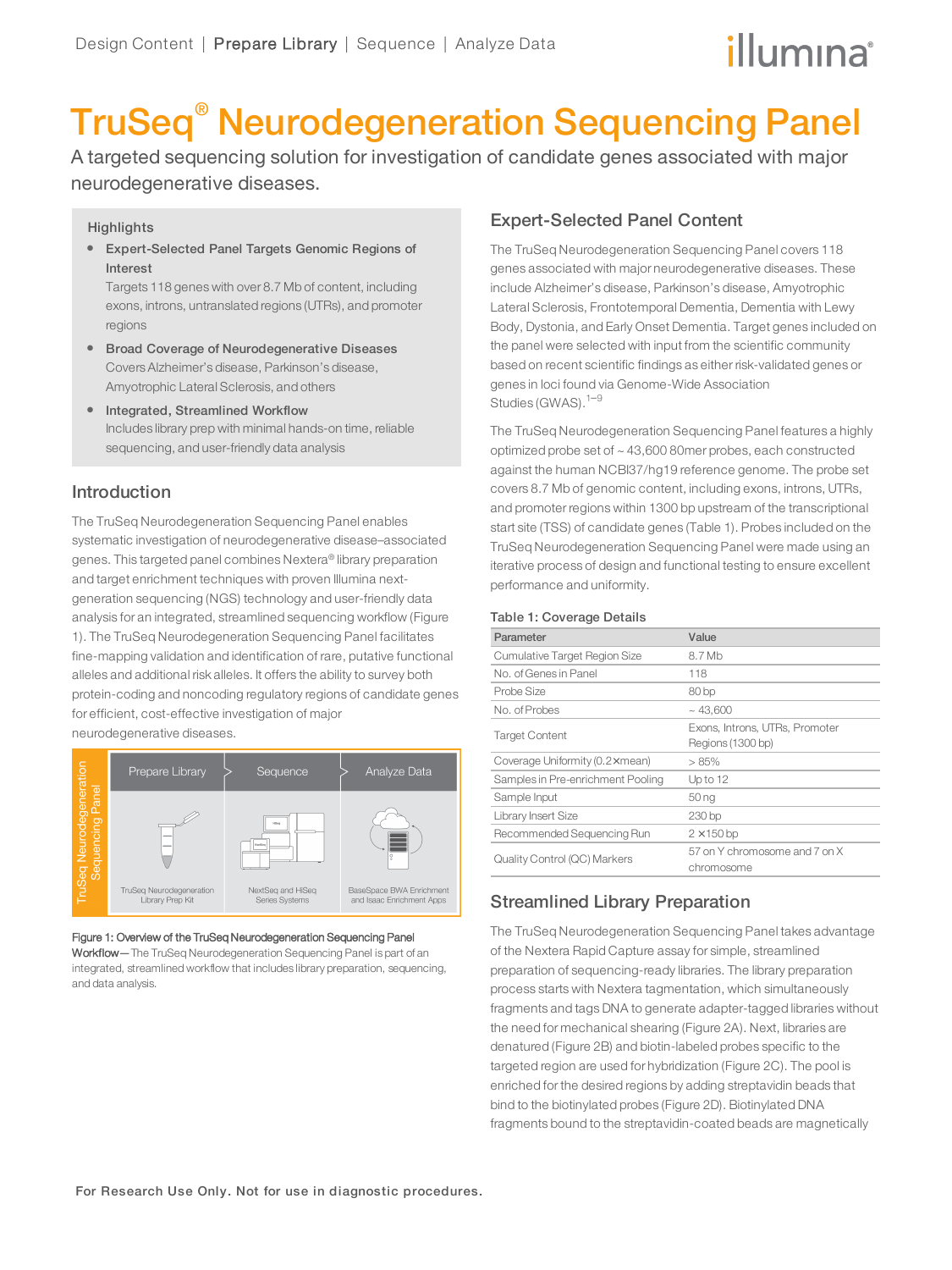

Figure 2: Nextera Rapid Capture Chemistry—The TruSeq Neurodegeneration Sequencing Panel harnesses Nextera tagmentation technology that combines library preparation and enrichment steps to provide a streamlined workflow that can be completed in 1.5 days with 5 hours of hands-on time.

pulled down from the solution (Figure 2E). Integrated sample barcodes allow for simultaneous capture of 3 to 12 samples in a single tube. The enriched DNA fragments are then eluted from the beads and hybridized for a second capture. This method requires 50 ng of input DNA and takes less than three hours for a plate of 3 to 12 samples.

## Proven Illumina Sequencing

Prepared libraries are loaded directly onto an Illumina NGS platform for sequencing. These sequencing systems harness industry-leading Illumina sequencing by synthesis (SBS) chemistry. More than 90% of the world's sequencing data are generated by Illumina SBS

chemistry.\* Illumina sequencing systems offer flexibility for a broad range of applications and scalable throughput to support various study sizes.

## Intuitive Data Analysis

Sequencing data can be instantly transferred, stored, and analyzed securely in BaseSpace® Sequence Hub, the Illumina cloud-based genomics computing environment. BaseSpace Sequence Hub provides a large collection of BaseSpace Apps that include commercial and open-source tools to support a range of common data analysis needs, such as alignment, variant calling, and more. These Apps feature intuitive push-button user interfaces that do not need bioinformatics expertise.

For Research Use Only. Not for use in diagnostic procedures.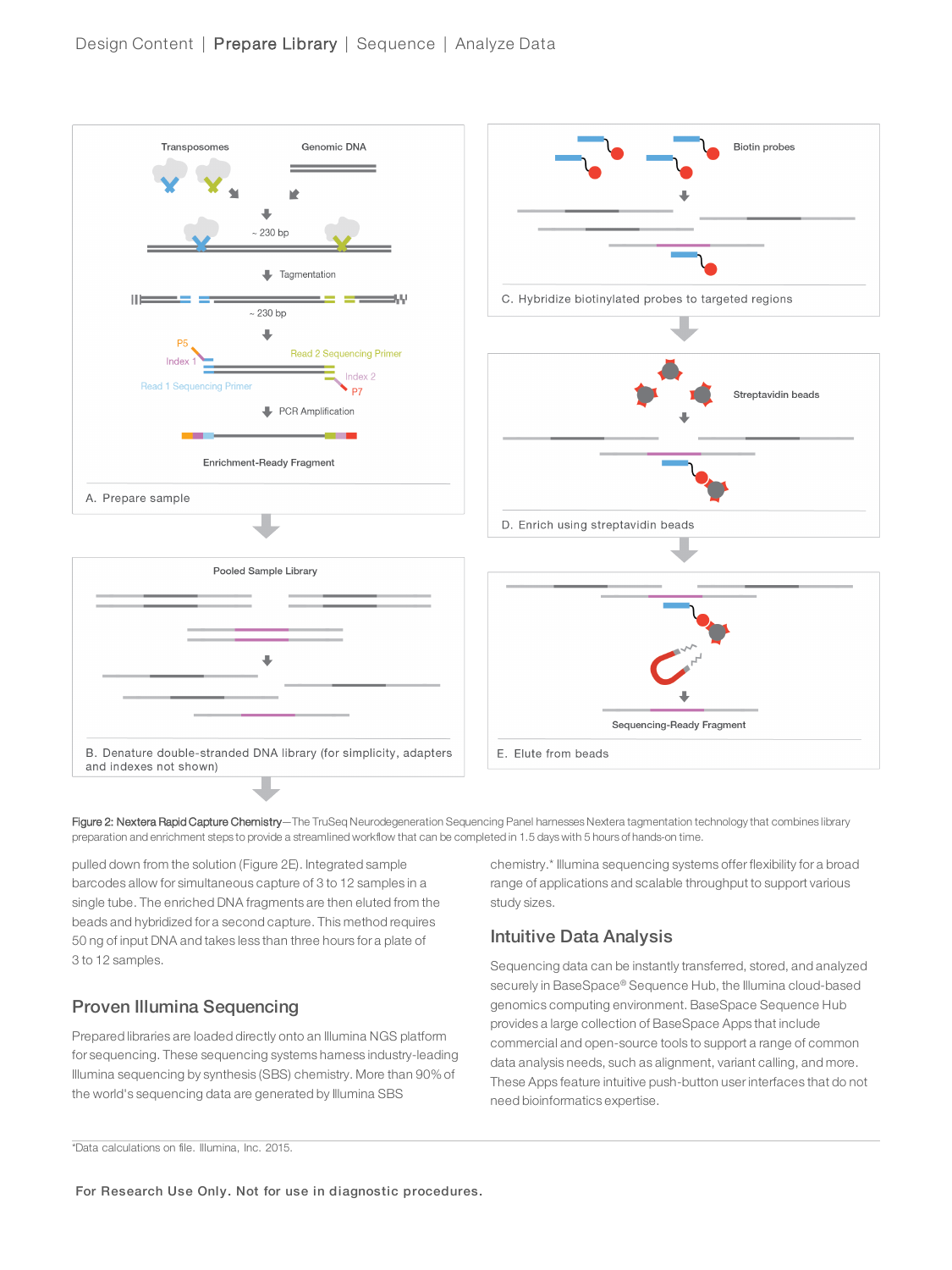TruSeq Neurodegeneration Sequencing Panel data are analyzed using two Enrichment Core Apps. The BWA Enrichment App v2.0 provides industry-standard Burrows-Wheeler Alignment (BWA) and Genome Analysis Toolkit (GATK) variant calling. The Isaac™ Enrichment App v2.0 is the Illumina pipeline optimized for rapid analysis and variant calling.

## High-Quality Data

Six sample libraries, prepared with the TruSeq Neurodegeneration Library Prep Kit as 6-plex pools, were sequenced on the NextSeq® 500 System, and analyzed in BaseSpace Sequence Hub following the described workflow (Figure 1). The mean coverage for the sequencing run was 155×. The percent of targeted bases that were covered at > 31× show that >90% of bases are covered for all samples (Figure 3).



Figure 3: Coverage Uniformity Across 6-Plex Pools - Six sample libraries were prepared with the TruSeq Neurodegeneration Library Prep Kit. Libraries were sequenced on the NextSeq 500 System with a mean coverage of 155 $\times$  for the sequencing run. The percent of targeted bases that were covered at  $>$  31 $\times$  are shown for each sample.

### Summary

The TruSeq Neurodegeneration Sequencing Panel offers an integrated workflow solution for detecting rare putative functional and high–risk alleles associated with major neurodegenerative diseases. Developed with input from the scientific community, including recent scientific findings, the panel enables systematic investigation of 118 neurodegenerative disease–associated genes, including proteincoding and regulatory regions. Libraries with target regions are prepared efficiently with minimal hands–on time using Nextera technology. Sequencing on Illumina systems combined with data analysis using intuitive BaseSpace Apps provides a streamlined solution for neurodegenerative disease research.

## Ordering Information

For more information about the TruSeq Neurodegeneration Sequencing Panel or to place an order, contact a local sales representative:

North America: 800.809.4566

Europe, Middle East, Africa: +44.1799.534000

Other regions: www.illumina.com/company/contact-us.html

### Learn More

To learn more about solutions for targeted resequencing, visit www.illumina.com/techniques/sequencing/dnasequencing/targeted-resequencing.html.

#### <span id="page-2-0"></span>**References**

- 1. Karch CM, Cruchaga C, Goate A. Alzheimer's Disease Genetics: From the bench to the clinic. Neuron. 2014;83(1):11–26.
- 2. Karch CM, Goate AM. Alzheimer's disease risk genes and mechanisms of disease pathogenesis. Biol Psychiatry. 2015;77(1):43–51.
- 3. Turner MR, Hardiman O, Benatar M, et al. Controversies and priorities in amyotrophic lateral sclerosis. Lancet Neurol. 2013;12(3):310–322.
- 4. Bras J, Guerreiro R, Hardy J. Use of next-generation sequencing and other whole-genome strategies to dissect neurological disease. Nat Rev Neurosci. 2012;13(7):453–464.
- 5. Renton AE, Chio A, Traynor BJ. State of play in amyotrophic lateral sclerosis genetics. Nat Neurosci. 2014;17(1):17–23.
- 6. Ferrari R, Grassi M, Salvi E, et al. A genome-wide screening and SNPs-togenes approach to identify novel genetic risk factors associated with frontotemporal dementia. Neurobiol Aging. 2015;36(10):2904.e13–26.
- 7. Kouri N, Ross OA, Dombroski B, et.al. Genome-wide association study of corticobasal degeneration identifies risk variants shared with progressive supranuclear palsy. Nat Commun. 2015;6:7247.
- <span id="page-2-1"></span>8. Scholz SW, Bras J. Genetics Underlying Atypical Parkinsonism and Related Neurodegenerative Disorders. Int J Mol Sci. 2015;16(10):24629–24655.
- 9. Nalls MA, Pankratz N, Lill CM, et al. Large-scale meta-analysis of genomewide association data identifies six new risk loci for Parkinson's disease. Nat Genet. 2014;46(9):989–993.